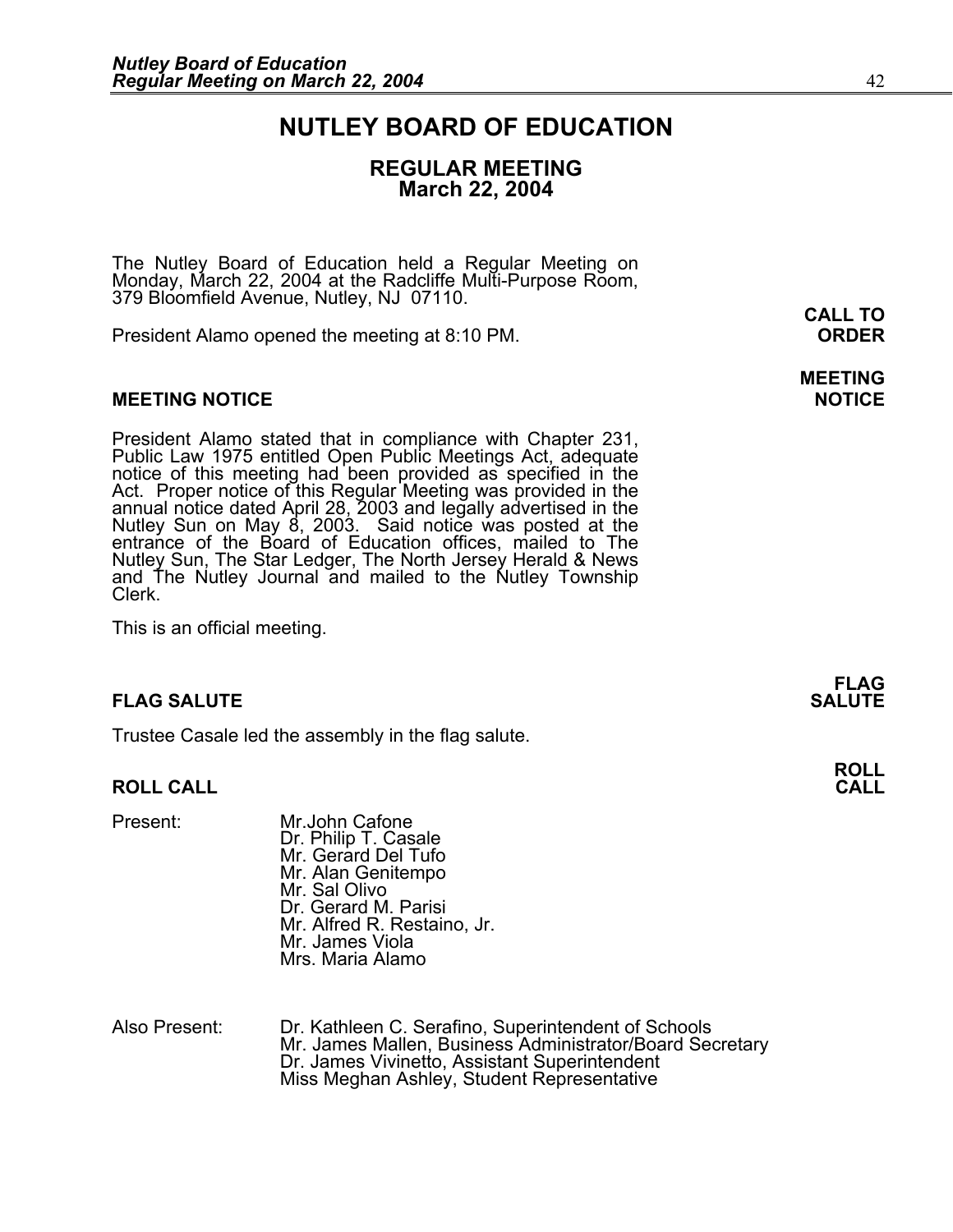### **APPROVAL OF MINUTES APPROVE**

BE IT RESOLVED that the Board of Education approves the following minutes:

 March 8, 2004 - Conference/Special Meeting March 8, 2004 - Closed Executive Session February 23, 2004 - Regular Meeting February 23, 2004 - Conference Meeting February 23, 2004 - Closed Executive Session

> Trustee Casale moved, Trustee Genitempo seconded, and the Board unanimously approved by voice vote a motion to approve the minutes as listed.

#### **CORRESPONDENCE CORRESPONDENCE**

Board Secretary Mallen read, and the trustees acknowledged, the following items of correspondence:

A thank-you note from Franklin School Faculty to the Members of the Board thanking them for providing a safer place to park.

A letter from resident James Adams regarding the proposed referendum.

A thank-you note from the family of Joanne Witczak for the Board's expression of sympathy on her passing.

A thank-you note from Jo-Ann Aromando for the Board's expression of sympathy on the passing of her mother.

#### **SUPERINTENDENT'S REPORT SUPT'S REPORT A**

Dr. Serafino introduced the following:

Radcliffe Student Council gave a presentation honoring Dr. Seuss under the direction of Ms. Gambaro and Mrs. Napoli.

Mr. Cundari and the Madrigal singers gave a brief concert for everyone in attendance to hear.

Mr. Jim Kelly spoke briefly about the new high school broadcasting/video equipment and the future plans for the television station.

Dr. Serafino then presented the Superintendent's Report dated March 22, 2004, Schedule A, which is appended to the minutes of this meeting, and briefly summarized its contents.

#### **BOARD SECRETARY'S REPORT**

Board Secretary Mallen presented the Board Secretary's Report dated March 22, 2004 as listed on the agenda.



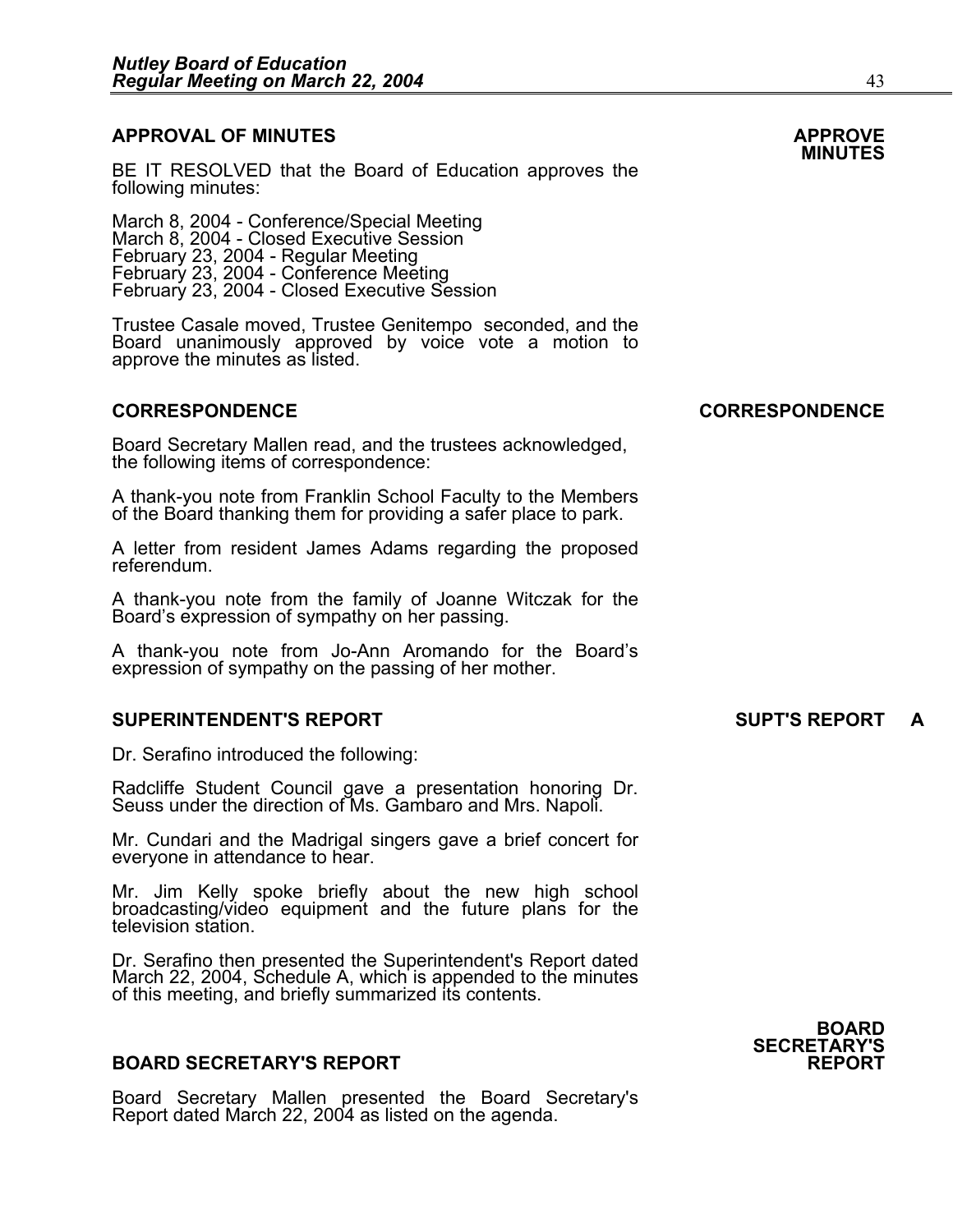He briefly explained the Board's participation in the joint insurance fund. He noted how the Nutley school district achieves higher premium discounts and achieves greater financial savings by belonging to this pool.

#### HEARING OF CITIZENS (Resolutions Only) **HEARING OF SEARING** OF

At this time, President Alamo opened this meeting to members of the attending public for comments and/or concerns regarding the resolutions to be voted upon in tonight's agenda.

Resident Chrys Carlo praised Coach Kelly for his dedication to the athletes as head coach of the football team.

Trustee Olivo read a prepared statement commending Jim<br>Kelly for his successful efforts as head coach of the varsity football team.

Hearing no further comments President Alamo closed this portion of the meeting.

#### **SUPERINTENDENT'S RESOLUTIONS SUPT'S**

Trustee Genitempo moved, and Trustee Restaino seconded, a motion that the Board approves the Superintendent's Resolutions numbers 1 through 16 as listed below.

The Superintendent's Resolutions 1 through 16 were unanimously approved by roll call vote with the following exceptions:

1. Trustee Olivo abstained on Resolution 11 - Extra Compensation.

#### **1. RESIGNATION - Athletics**

BE IT RESOLVED that the Board of Education approves the resignation of the following coaches:

Patrick Gabriele - Assistant Boys Soccer Coach - Head Football Coach

#### 2. **RESIGNATION - Custodian**

BE IT RESOLVED that the Board of Education approves the resignation of Mr. Russell Stevens, custodian, effective April 1, 2004.

#### **3. RESIGNATION - Custodian**

BE IT RESOLVED that the Board of Education approves the resignation of Mr. Gerard Casale, custodian, effective April 15, 2004.

**CITIZENS** 

## **RESOLUTIONS**

## **RESIGN<br>ATHLETICS**

## **RESIGN<br>CUSTODIAN**

### **RESIGN<br>CUSTODIAN**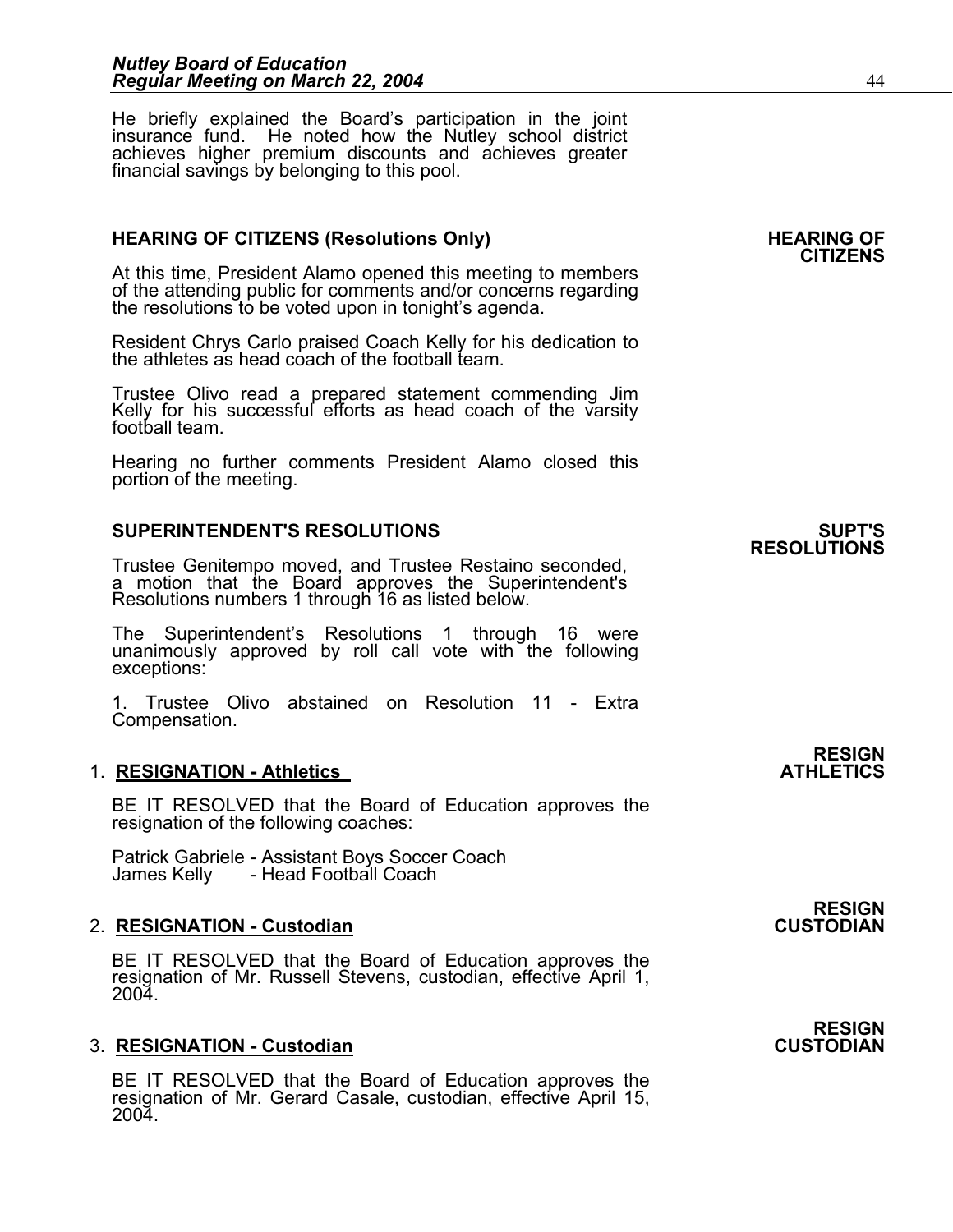#### **4. LEAVE OF ABSENCE - Teachers**

BE IT RESOLVED that the Board of Education approves an extension of a childrearing leave of absence for Mrs. Mary Jo Chagnon-Harkins for the 2004-05 school year with the provision that she notify the Superintendent of Scho

#### 5. **LEAVE OF ABSENCE - Teachers LEAVE**

BE IT RESOLVED that the Board of Education approves an extension of a childrearing leave of absence for Mrs. Eleni Koukoularis for the 2004-05 school year with the provision that she notify the Superintendent of Schools of further teaching intentions no later than April 1, 2005.

#### 6. LEAVE OF ABSENCE - Teachers

BE IT RESOLVED that the Board of Education approves a childrearing leave of absence for Mrs. Jacqueline McAloon from March 30, 2004 through April 30, 2004.

#### 7. **REAPPOINTMENT - C.I.E. Coordinator C.I.E.**

BE IT RESOLVED that the Board of Education approves the appointment of Mr. William Farkas as C.I.E. Coordinator at the salary of \$5,000 (includes 140 hours summer work) for the 2003-04 school year.

#### 8. **APPOINTMENTS – Teacher Substitutes**

BE IT RESOLVED that the Board of Education approves the appointments of the teacher substitutes listed on the attached Schedule B dated March 22, 2004 for the 2003-04 school year. **APPOINT** 

#### 9. **APPOINTMENTS – BOE Extended Day Program**

BE IT RESOLVED that the Board of Education approves the appointment of the School Age Extended Day Program employees listed below for the 2003-04 school year at the salaries indicated:

| Substitute Child Care Instructor (p/t) | <b>Hourly Rate</b> |
|----------------------------------------|--------------------|
| Stephanie Zaros                        | \$21.00            |
| Substitute Child Care Aide (p/t)       | <b>Hourly Rate</b> |
| Carolyn Drago                          | \$10.50            |

## **TEACHER**

**TEACHER** 

**TEACHER** 

### **REAPPOINT COORDINATOR**

**APPOINT SUBS B** 

**BOE**<br>EXTENDED **DAY**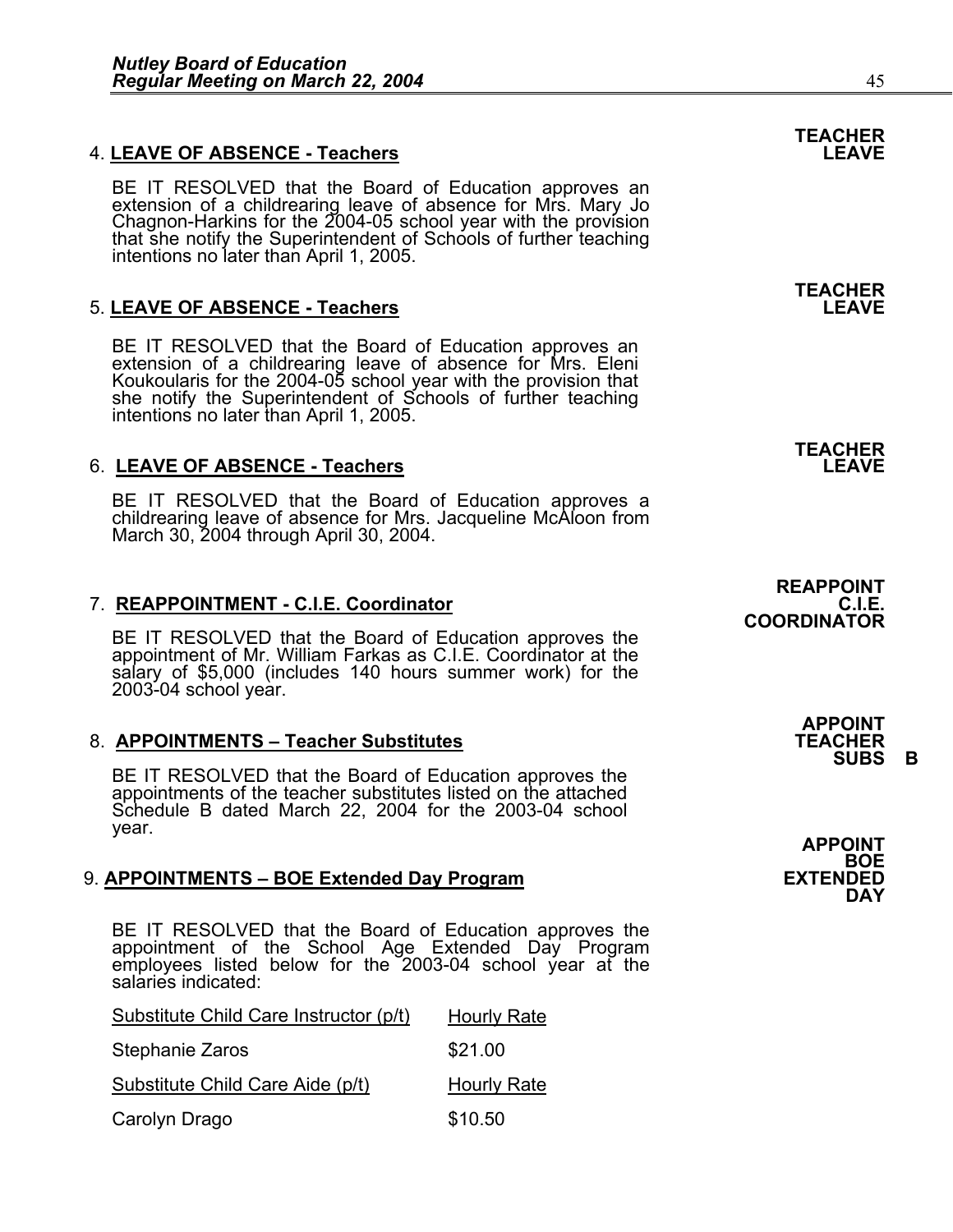#### **10. APPOINTMENTS - Substitutes**

BE IT RESOLVED that the Board of Education approves the following substitutes for the 2003-04 school year:

#### Secretarial/School Aide

Lisa Marie DeFabbi

#### **School Aide**

Roberta Duxberry Antoinetta Marcotrigiano Lilly Washington

#### Cafeteria

Dolly Ross

#### 11. **EXTRA COMPENSATION COMP**

BE IT RESOLVED that the Board of Education approves the following personnel be paid extra compensation in the amounts indicated for services rendered:

#### **SOCIAL STUDIES WORLD CULTURE CURRICULUM – February 10, 2004**

| \$60.62 |
|---------|
| 88.20   |
| 60.62   |
| 60.62   |
| 60.62   |
| 60.62   |
| 60.62   |
|         |

#### **WORLD LANGUAGE CURRICULUM K-12 February 25, 2004**

#### **HEALTH DYNAMICS CLASSES – Month of February, 2004**

Rose Cioffi **\$250.00** 

## **APPOINT**

### **EXTRA**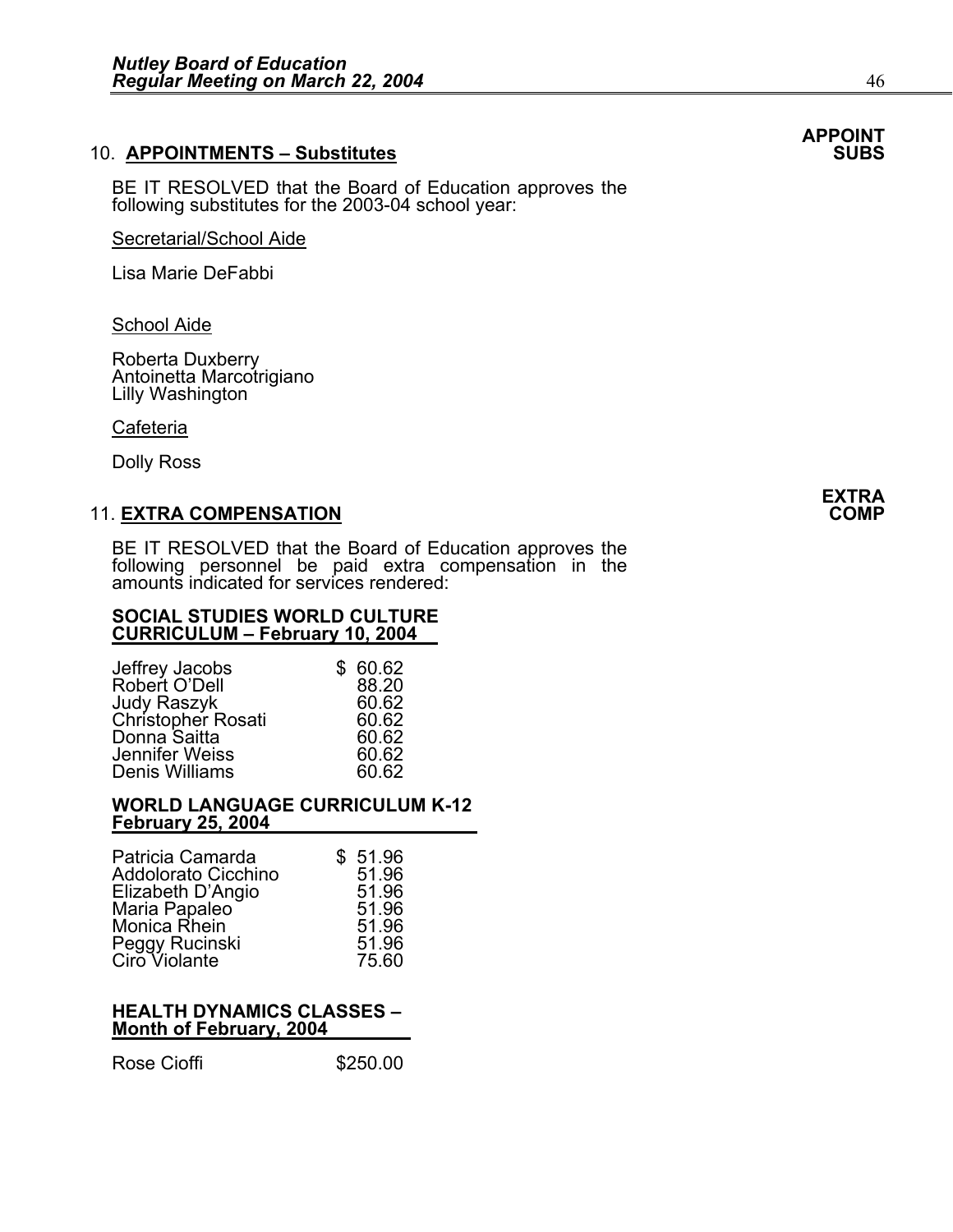#### **PAYMENT FOR ZERO PERIOD BASIC SKILLS CLASSES – February 2 - 13, 2004**

| Leann Martin   | \$320.00 |
|----------------|----------|
| David Sorensen | 360.00   |

#### **PAYMENT FOR "SADDLE UP FOR THE COMPUTER EXPRESS"- Workshop for Secretaries March 2 and 3, 2004**

Ann Mary Mullane \$180.16

#### **PAYMENT FOR FAMILY MATH WORKSHOP – During Weeks of January 5 through February 2, 2004**

| Jeannette Andreula       | \$540.48 |
|--------------------------|----------|
| <b>Dolores Contreras</b> | 540.48   |
| Jainine Gambaro          | 540.48   |
| Laura Giangeruso         | 540.48   |
| <b>Tracy McCormick</b>   | 540.48   |
| Marcy McKenzie           | 540.48   |
| Ellen Napoli             | 540.48   |
| Lorraine Rubinstein      | 540.48   |
| Rebecca Olivo            | 540.48   |
| Kevin Smyth              | 540.48   |
|                          |          |

#### **CENTRAL DETENTION COVERAGE – February, 2004**

#### High School

| Robin DeLorenzo<br>AnneMarie Kowalski<br>Joseph Piro<br>Lisa Vallo | \$18.77<br>244.01<br>18.77<br>18.77 |
|--------------------------------------------------------------------|-------------------------------------|
| <b>Franklin School</b>                                             |                                     |
| Joseph Cappello                                                    | 93.85<br>121.20                     |

| Tracy Egan                       | 131.39         |
|----------------------------------|----------------|
| Louis Manganiello<br>Luann Zullo | 56.31<br>75.08 |
|                                  |                |

#### **SATURDAY MORNING SUSPENSIONS – February, 2004**

### High School AnneMarie Kowalski  $$78.45$ <br>Lisa Valo 156.90 Lisa Valo Franklin School Joseph Cappello 78.45<br>Becky Pandolfi 78.45

Becky Pandolfi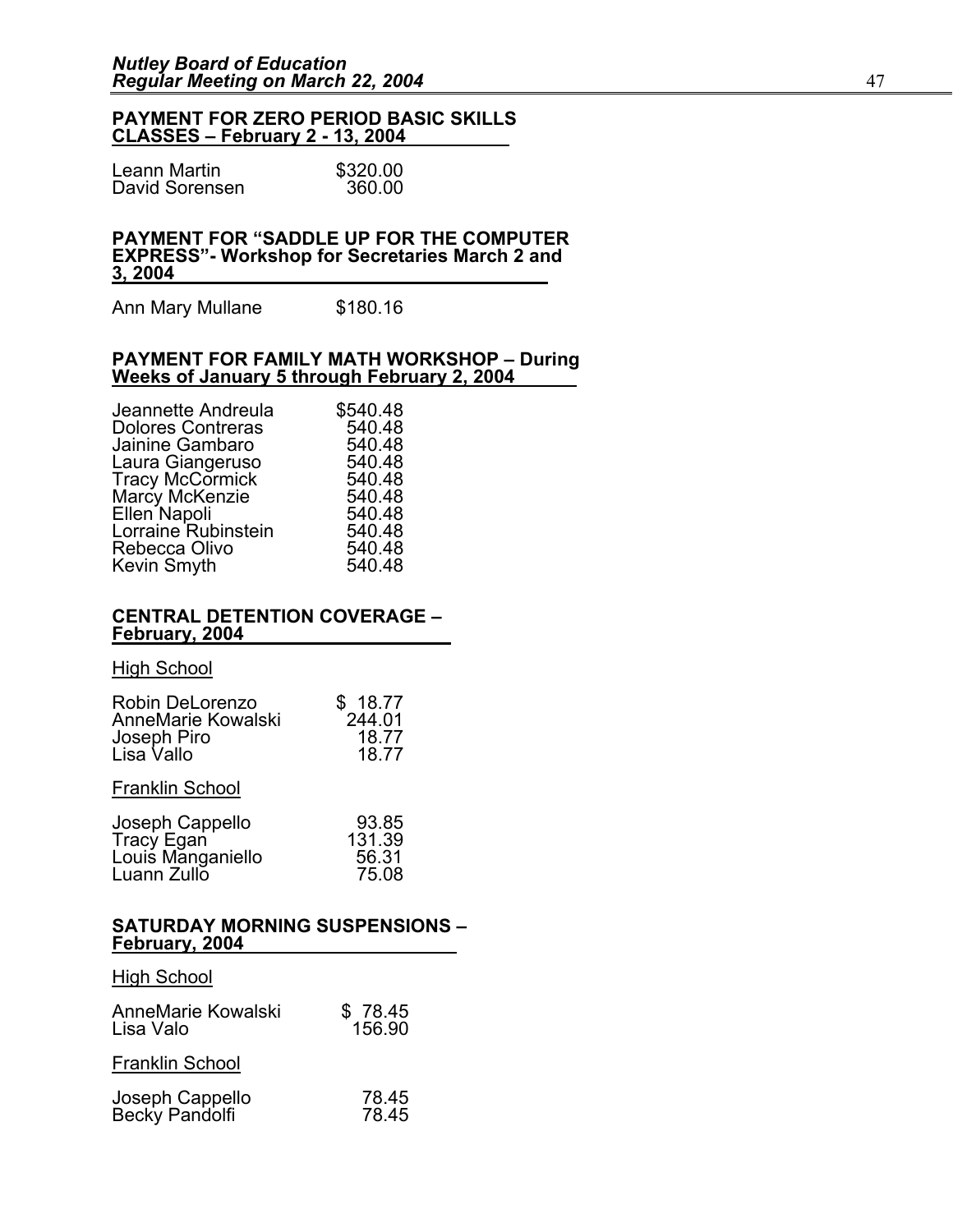### 12. SPECIAL CLASS PLACEMENT – Educationally **CLASS** CLASS<br>PLACEMENT – Disabled Students

| School                                                                                   | No. of | <b>Students Classification Date</b> | <b>Effective</b> | Tuition     |
|------------------------------------------------------------------------------------------|--------|-------------------------------------|------------------|-------------|
| <b>Northwest Essex</b><br><b>Community Healthcare</b><br>Network, Inc.<br>Belleville, NJ |        | SLD                                 | 3/1/04           | \$16,956.36 |
|                                                                                          |        |                                     |                  |             |

**\*Note:** This student is a transfer from another district

| A.C.E. Academy  | ED | 3/8/04 \$9,986.90 |
|-----------------|----|-------------------|
| East Orange, NJ |    |                   |

**\*Note:** Change of placement due to exclusion

Bloomfield Middle \*1 MD 3/8/04 \$ 5,705.38 **School** "VEST Program" Bloomfield, NJ

**\*Note:** This student transferred from another district.

#### 13. **MEMORIAL Mrs. Joanne Witczak MEMORIAL**

WHEREAS, it is with a sense of deep sorrow and regret that the Nutley Board of Education records the death of Mrs. Joanne Witczak on March 1, 2004,

WHEREAS, Mrs. Witczak was employed as a part-time aide and instructional aide for a period of five years, and

WHEREAS, Mrs. Witczak won the admiration, respect and friendship of her co-workers and those she came in contact with.

NOW, THEREFORE, BE IT RESOLVED, That the Board of Education of the Township of Nutley extends deepest sympathy to the members of her family, and

BE IT FURTHER RESOLVED, That this resolution be made a part of the minutes of this meeting and a copy sent to the members of her family.

# 14. **CHANGE OF ASSISGNMENT - MAINTENANCE TO** CHANGE CHANGE **CUSTODIAN**<br>OF <u>CUSTODIAN</u>

BE IT RESOLVED that the Board of Education approves a<br>change of assignment for Anthony Lotito to the position<br>custodian, effective April 1, 2004, at the annual salary of<br>\$38,765 (Group 2, Step 11), plus \$500 black seal, pr which is in accordance with the 2003-04 Custodial Salary<br>Guide.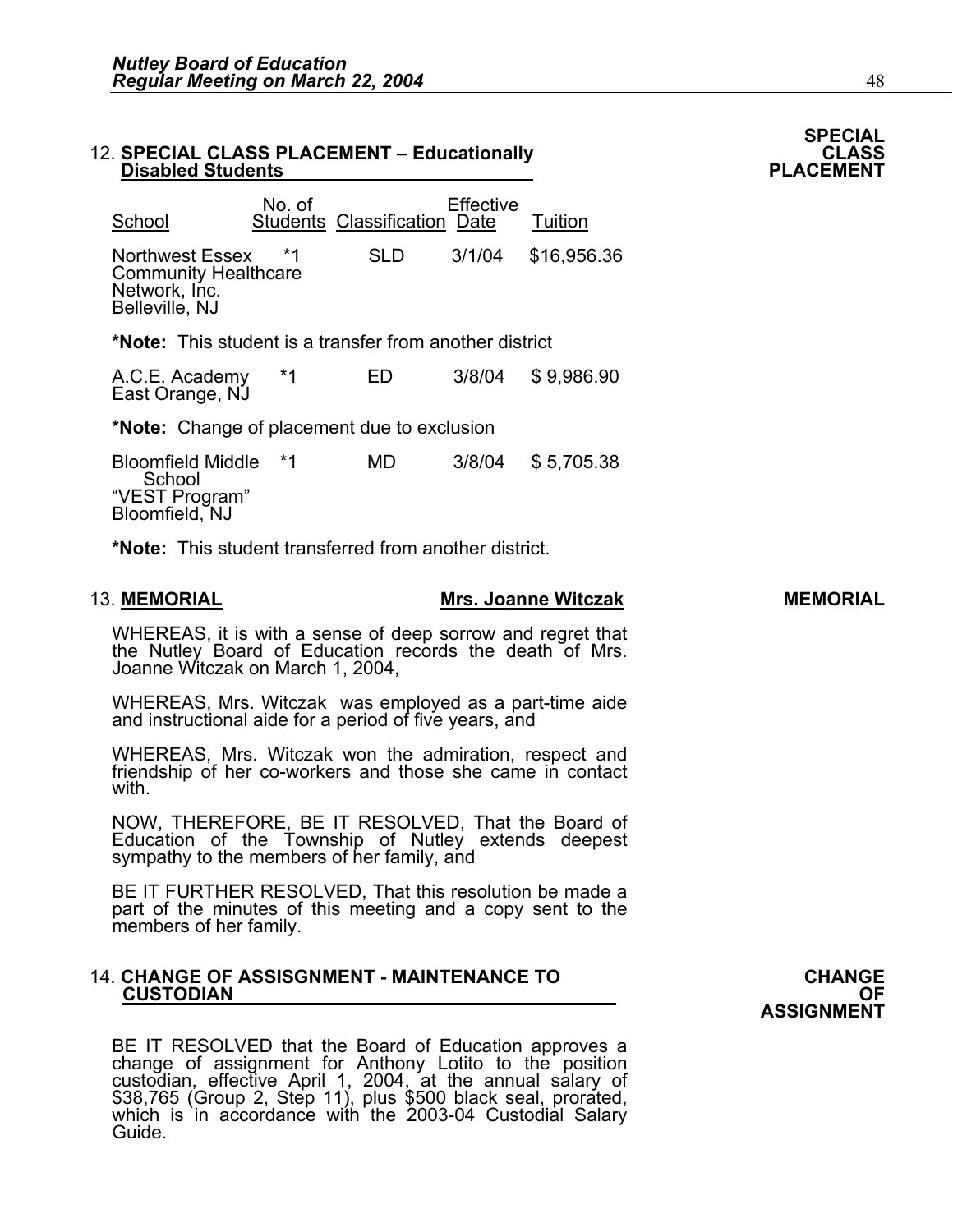### 15. **APPOINTMENT - Probationary Employee - PROB B&G Maintenance EMPLOYEE**

BE IT RESOLVED that the Board of Education approves the<br>appointment of Albert Marchione as a maintenance employee<br>Group 7, Step 5 on a 90-day probationary basis effective April<br>1, 2004 thru June 30, 2004 at the annual sala

#### 16. APPOINTMENTS – Substitutes **SUBS**

BE IT RESOLVED that the Board of Education approves the following substitutes for the 2003-04 school year:

#### Custodial Subs

\*Joseph Castellano \*Ronald Cundiff \*Frank Fochesato \*Frank Marando, Jr.

\*BE IT FURTHER RESOLVED that the Board approves the application for emergent hiring as per the state criminal review procedure.

Trustee Parisi moved, and Trustee Restaino seconded, a motion that the Board approves the following Superintendent's Resolution No. 17:

#### 17. **REVISED BOARD POLICY MANUAL - FIRST READING MANUAL**

**BE IT RESOLVED** that the Board of Education approves the first reading of the revised Board Policy Manual.

The Superintendent's Resolution 17 was unanimously approved by roll call vote.

### **BOARD SECRETARY'S RESOLUTIONS** SECRETARY'S

Trustee Restaino moved, and Trustee Parisi seconded, a motion that the Board approves the Board Secretary's Resolutions numbers 1 through 13 as listed below.

The Board Secretary's Resolutions 1 through 13 were unanimously approved by roll call vote with the following exceptions:

1. Trustee Genitempo abstained on Resolution 7 - Suburban Essex Joint Insurance Fund - Liability Insurance.

### **BOARD RESOLUTIONS**

# **APPOINT**

# **APPOINT**

 **REVISED POLICY 1ST READING**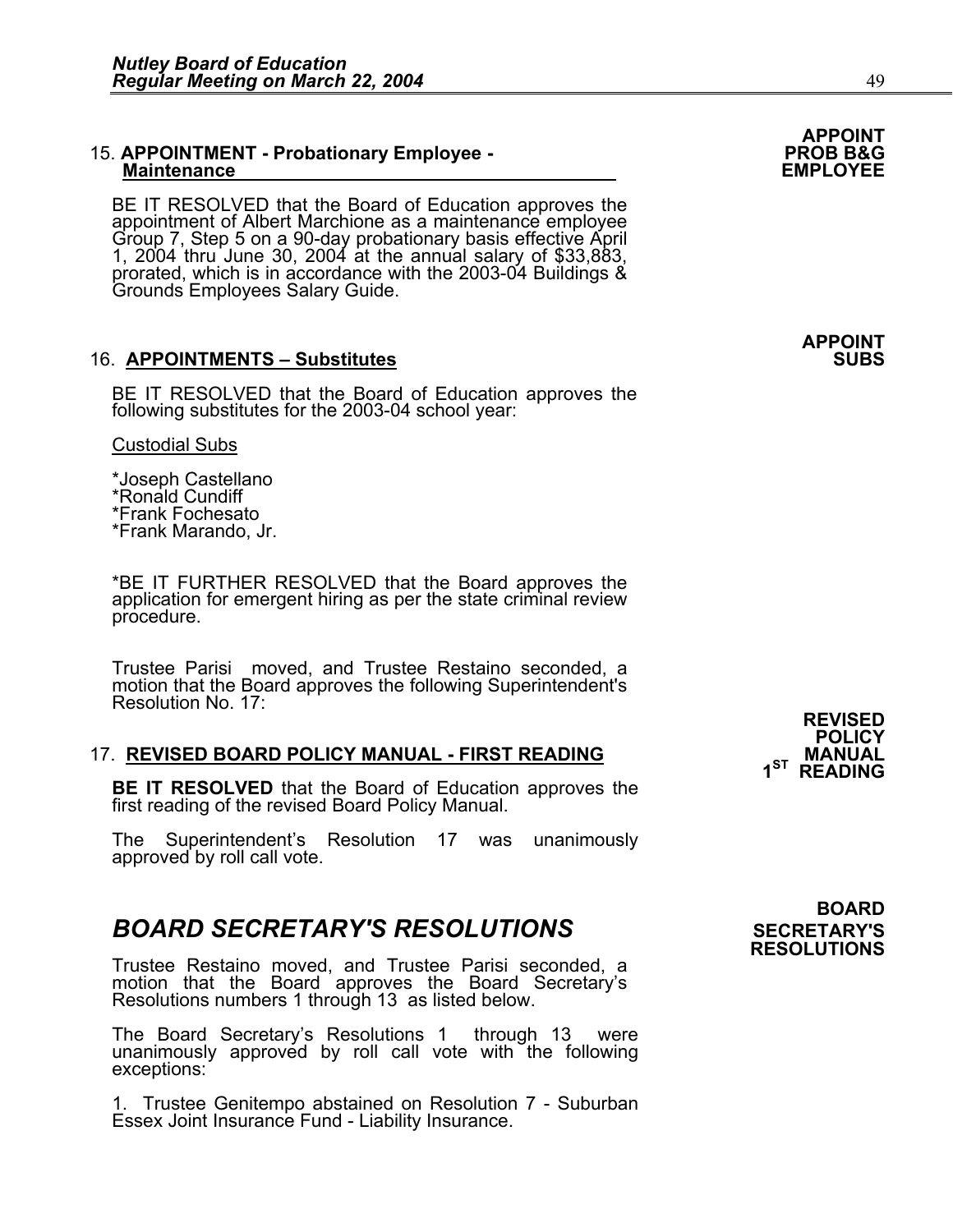#### 1. **SECRETARY & TREASURER'S REPORT**

 BE IT RESOLVED that the Board of Education approves the acknowledgement and acceptance of the reports of the Board<br>Secretary (Appendix A) and Treasurer of School Monies (Appendix B) for the period ending February 29, 2004.

### **2. CERTIFICATION OF MAJOR ACCOUNT FUND STATUS**

BE IT RESOLVED that the Nutley Board of Education certifies that as of February 29, 2004, after review of the Secretary's monthly financial report (Appropriations section) and upon consultation with the appropriate district officials, to the best of its knowledge no major account or fund has been overexpended in violation of NJAC 6A:23-2.11(b) and that sufficient<br>funds are available to meet the district's financial obligations for the remainder of the fiscal year. (Major accounts are General Fund and Debt Service.)

3. BILLS AND MANDATORY PAYMENTS<br>BE IT RESOLVED that the Board of Education approves the **PAYMENTS** BE IT RESOLVED that the Board of Education approves the<br>payment of bills and mandatory payments dated March 22, 2004, in the total amount of \$5,074,911.49 (Appendix C).

## 4. **REQUESTS FOR USE OF SCHOOL BUILDINGS AND BUILDINGS D GROUNDS AND GROUNDS**

BE IT RESOLVED that the Board of Education approves the requests for the use of school buildings and grounds (Appendix D), that conform to the rules and regulations set by the Board of Education.

### 5. **TRANSFER SCHEDULE TRANSFER E SCHEDULE**

BE IT RESOLVED that the Board of Education approves, in compliance with NJAC 6A:23-2.11(c)3ii, and NJSA 18A:22-8-1, the transfers in the 2003-04 budget per Transfer Schedule #7 dated March 22, 2004 in the amount of \$8,210.00 as appended (Appendix E).

### **6. DESIGNATION OF ACCOUNT SIGNATORIES**

BE IT RESOLVED that the official signatories for the Franklin School checking account at Valley National Bank be designated as follows:

## **SECY. & TREAS. A**<br>**REPORTS** B

### **CERTIFICATION FUND STATUS**

**BILLS &** 

# **USE OF**

**DESIGNATE SIGNATORIES**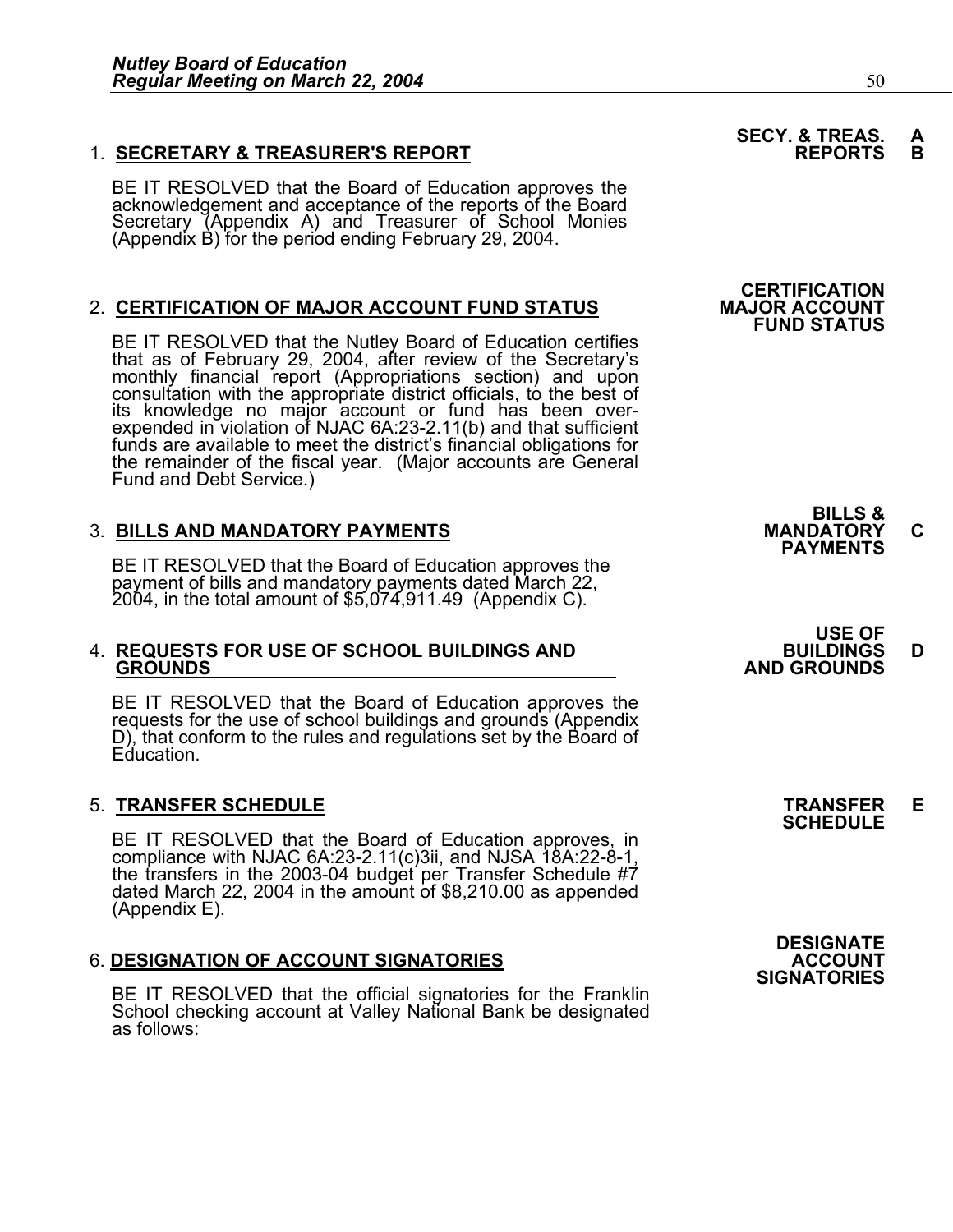John Calicchio Principal

or

Sherrie Tolve Vice Principal

and

Catherine Isabella Secretary

#### **SUBURBAN ESSEX JOINT INSURANCE FUND - LIABILITY 7. LIABILITY INSURANCE**

WHEREAS, the Township of Nutley ("Township") and the Nutley Board of Education (the "BOE") are both members of the Suburban Essex Joint Insurance Fund (the "SEJIF") and

**WHEREAS**, the Township and the BOE recognize that because of the use of each others property there is a need to establish a policy for the responsibility of insurance coverage; and

**WHEREAS**, it is the intention of the Township to be solely responsible for general liability insurance whenever the Township is utilizing or occupying BOE property; and

**WHEREAS**, it is the intention of the BOE to be solely responsible for general liability insurance whenever it is utilizing or occupying Township property;

**NOW, THEREFORE, BE IT RESOLVED**, by the Township of Nutley (Nutley Board of Education) as follows:

- 1. Whenever the Township is utilizing or occupying BOE property or whenever the Township is conducting a program involving the BOE pursuant to a written or oral agreement, the Township of Nutley shall provide general liability insurance for itself and the BOE, and the BOE shall be considered an additional insured of the Township and the Township shall bear primary coverage for the BOE.
- 2. Whenever the BOE is utilizing or occupying Township property or is conducting a program involving the Township pursuant to a written or oral agreement, the property or is conducting a program involving the<br>Township pursuant to a written or oral agreement, the<br>BOE shall provide general liability insurance for itself<br>and the Township, and the Township shall be considered an additional insured of the BOE and the BOE shall bear primary coverage for the Township.
- 3. This Resolution shall remain in full force and effect so long as the Township and the BOE are members of the SEJIF, or until either the Township or the BOE by Resolution rescinds this Resolution and provides the other with notices of the rescission.

**SEJIF**<br>LIABILITY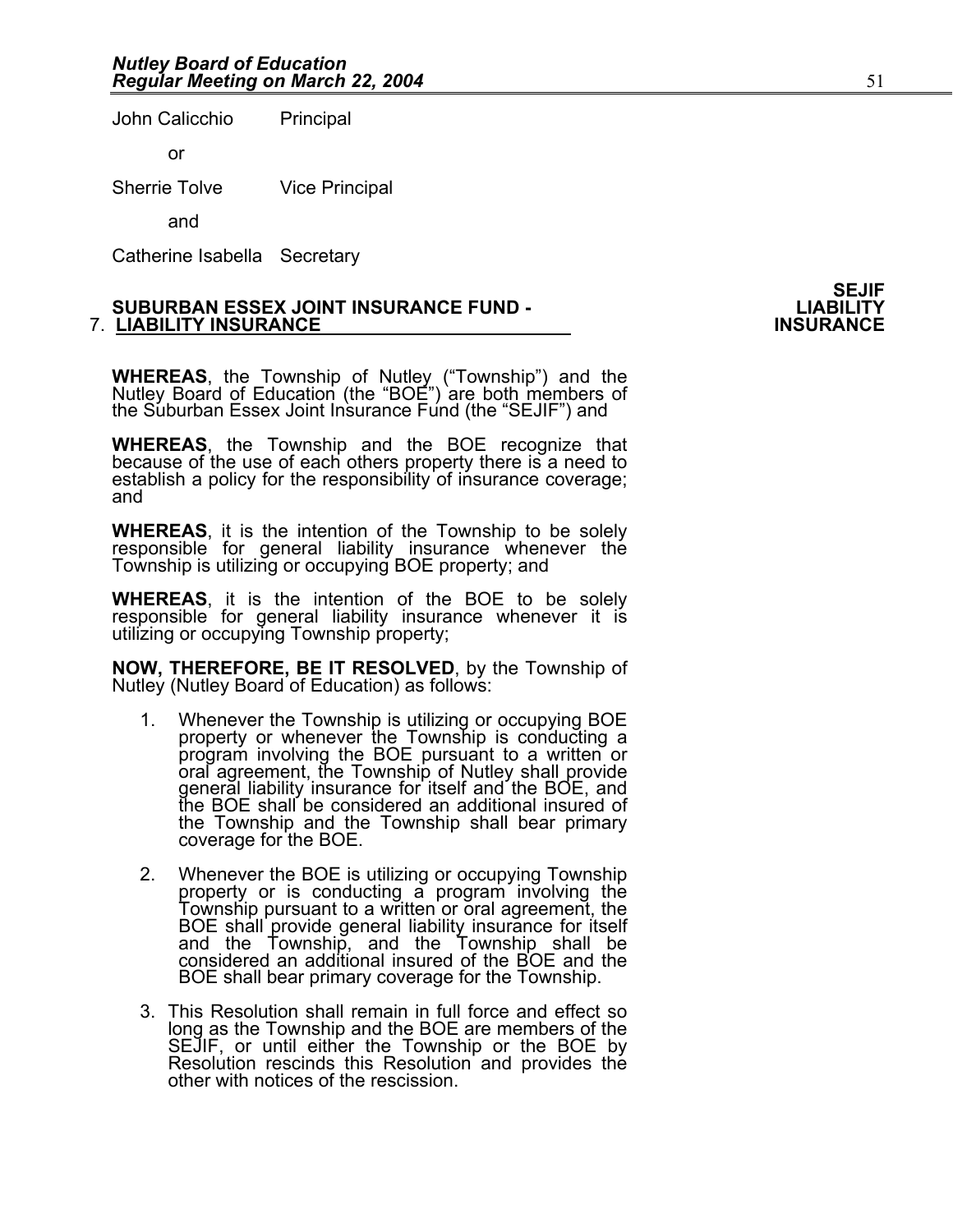### 8. **APPROVAL OF CHANGE ORDER FOR HIGH SCHOOL CHANGE SCIENCE LAB REHABILITATION & IMPROVEMENTS ORDER**

BE IT RESOLVED that the Board of Education approves the recommendation from our Construction Manager, Alan Ianuzzi, for Change Order #1 and Change Order #2 for our high school science lab rehabilitation and improvements project. The contract with Niram, Inc. will reflect an increase in the amounts as follows:

|                 | Date    | Amount     |
|-----------------|---------|------------|
| Change Order #1 | 2/10/04 | \$2,217.20 |
| Change Order #2 | 2/10/04 | \$2,023.35 |

### 9. **ESTABLISH DATE FOR ORGANIZATION MEETING OF DATE OF THE BOARD OF EDUCATION REORG MTG**

BE IT RESOLVED that the Board of Education approves the reorganization meeting of the Board of Education to be held on Monday, May 3, 2004 at 7:30 PM in the Radcliffe School Multi-Purpose Room.

#### **10. TRANSPORTATION SERVICES AGREEMENT**

BE IT RESOLVED that the Board of Education approves that the Secretary be authorized to enter into transportation agreements with the Hopatcong Borough Board of Education (Sussex County Regional Cooperative) for transportation of Special Education students for the 2004-05 school year. The agreement will provide coordinated transportation services between the Hopatcong Borough Board of Education and any joining districts.

BE IT FURTHER RESOLVED that any agreements be presented for ratification at the next succeeding meeting of the Board of Education.

#### 11. APPROVAL OF PARTIAL PAYMENT TO NIRAM, INC.

BE IT RESOLVED that the Board of Education approves partial payment in the amount of \$183,260.00 to Niram, Inc. for the Nutley High School Science Lab Refurbishment as per the recommendation of the Board's architect and construction manager.

**APPROVE PARTIAL PAY** 

**APPROVE**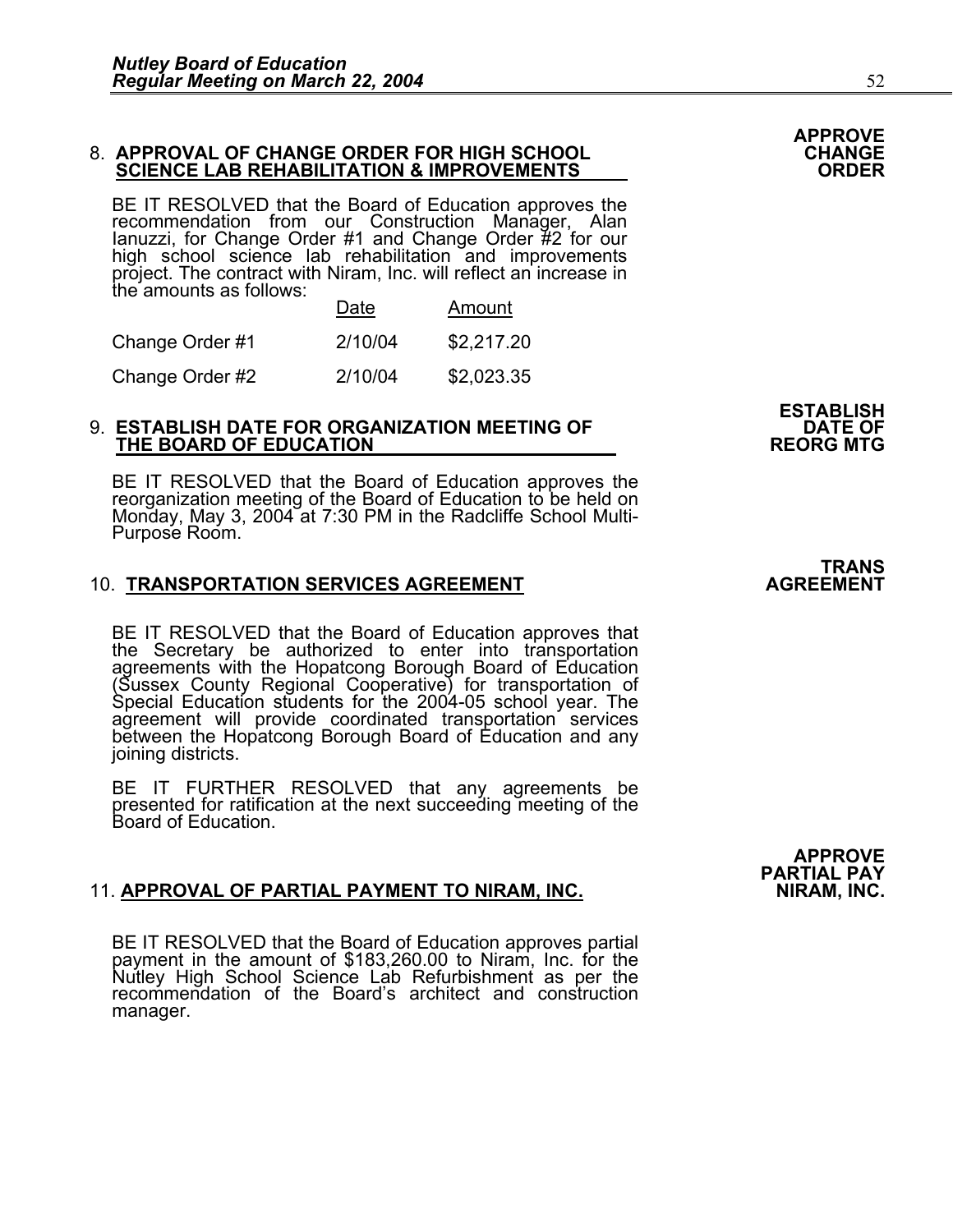### 12. **APPROVAL OF AGREEMENT BETWEEN THE NUTLEY BETWEEN BOE BOARD OF EDUCATION AND AMERICAN RED CROSS & RED CROSS**

BE IT RESOLVED that the Board of Education approves a Statement of Agreement between the Nutley Board of Education and the American Red Cross concerning the use of facilities as Mass Care Shelters.

#### 13. **AUTHORIZATION TO ADVERTISE FOR BIDS, SOLICIT AUTHORIZATION QUOTATIONS OR PURCHASE BY STATE CONTRACT**

BE IT RESOLVED that the Board of Education approves the authorization of the Business Administrator/Board Secretary to advertise for bids, solicit quotations, purchase by State Contract or recommend for contract renewal th

Air Conditioners<br>Alarm System Service/Installation Industrial Arts Supplies & Alarm System Service/Installation Industrial Arts<br>Athletic Supplies and Equipment Equipment Athletic Supplies and Equipment<br>
Audio Visual Supplies and Equip. Internet Service Provider<br>
Auditorium Seating **Internet Service Provider**<br>
Janitorial Supplies Auditorium Seating Janitorial Supplies<br>Boiler Repair Locker Refinishing Boiler Water Treatment Milk and Dairy Products<br>Bread and Rolls Musical Instruments & Supplies<br>Building Materials Musical Coffice Furniture & Equipment Building Materials Office Furniture & Equipment Calculators Office Paper Carpeting Paint Chalkboards/Bulletin Boards Periodical Sul<br>Commercial Printing Photocopiers<br>Computers and Accessories Pupil Transpc Computer Hardware Maintenance Replacement Do<br>Computer Networking Roofing Work<br>Custodial Uniforms **Custodial Roofing Roofing** Custodial Uniforms<br>
Electrical Supplies<br>
School Health Supplies Electrical Supplies School Health Supplies Electrical Work Floor Tile Installation<br>
Floor Repair & Floor Tile Installation<br>
Science Supplies & Equipment<br>
Grounds Supplies & Equipment Sidewalk and Paving Work<br>
Gym & Classroom Floor Restoration Solid Waste Disposal<br>

**COMMITTEE REPORTS REPORTS** 

Trustee Restaino - Budget Committee Trustee Cafone - Construction Committee

Pupil Transportation Vehicles<br>Replacement Doors & Hardware

**AGREEMENT** 

**COMMITTEE**